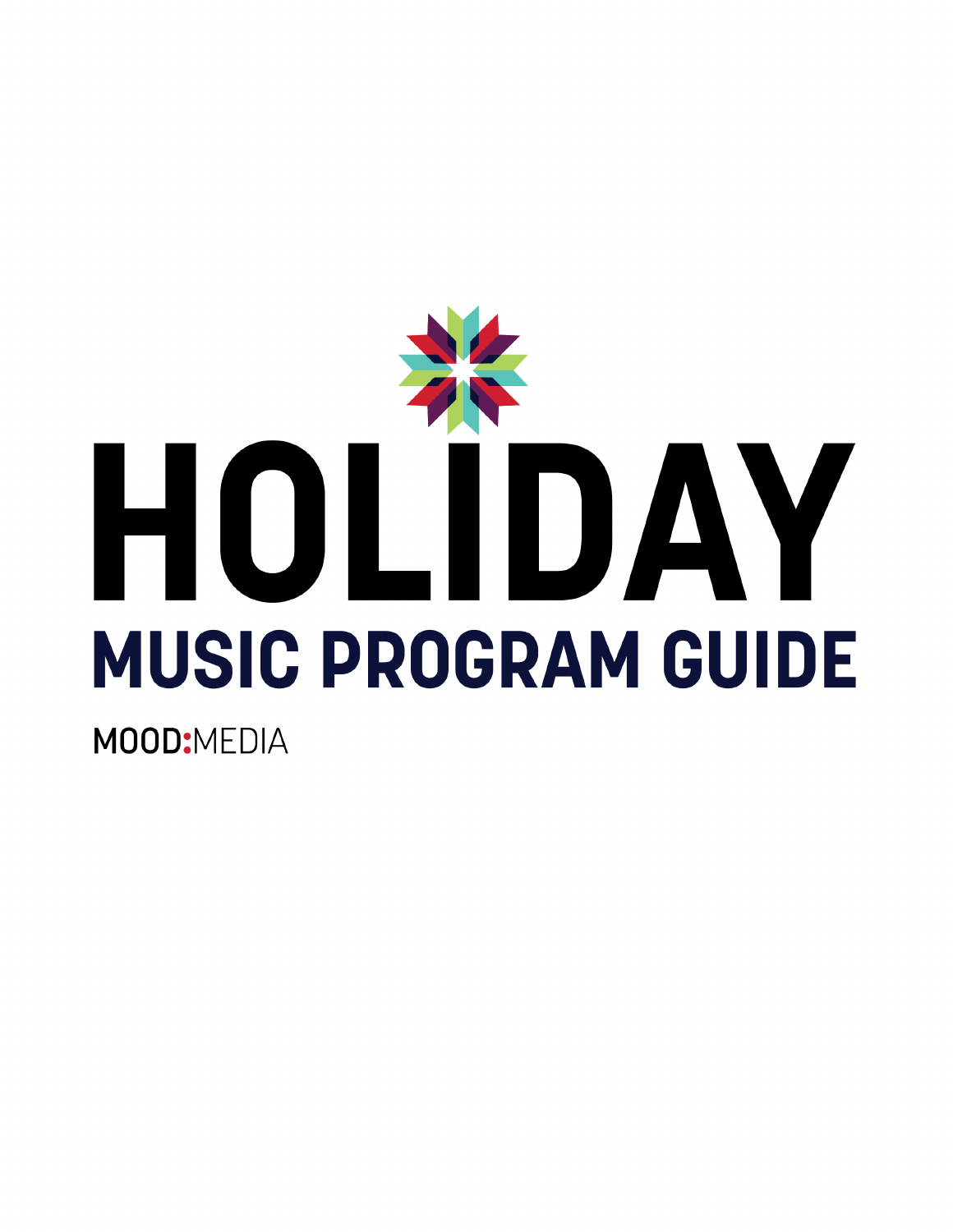# **INTRO**

Music is a powerful and essential part of the Customer Experience, but during the holiday season, music becomes even more critical, putting customers, guests and visitors in the Christmas spirit and a holiday frame of mind. One of the most exciting elements about the Mood holiday music catalog is the wide range of options available to our customers. We offer 13 exclusive 100% holiday programs spanning all genres, in addition to 7 unique mixes and blends. It's all about creating the perfect Customer Experience for every brand and business during the most significant season of the year! We invite you to browse our holiday guide to review all of our holiday offerings. Also, visit our holiday website at **http://us.moodmedia.com/holiday** and listen to samples.

#### **TABLE OF CONTENTS**

PAGE 3: Holiday Programs PAGE 6: Quick Reference Grid, Program Availability by Platform

#### **CONTACT**

Ready to get started on your holiday experience? The Mood Holiday team is here to help!

If you're new to Mood, contact your Account Representative.

If you're an existing customer and would like to discuss your current holiday options or selections, contact us at **holiday@moodmedia.com.**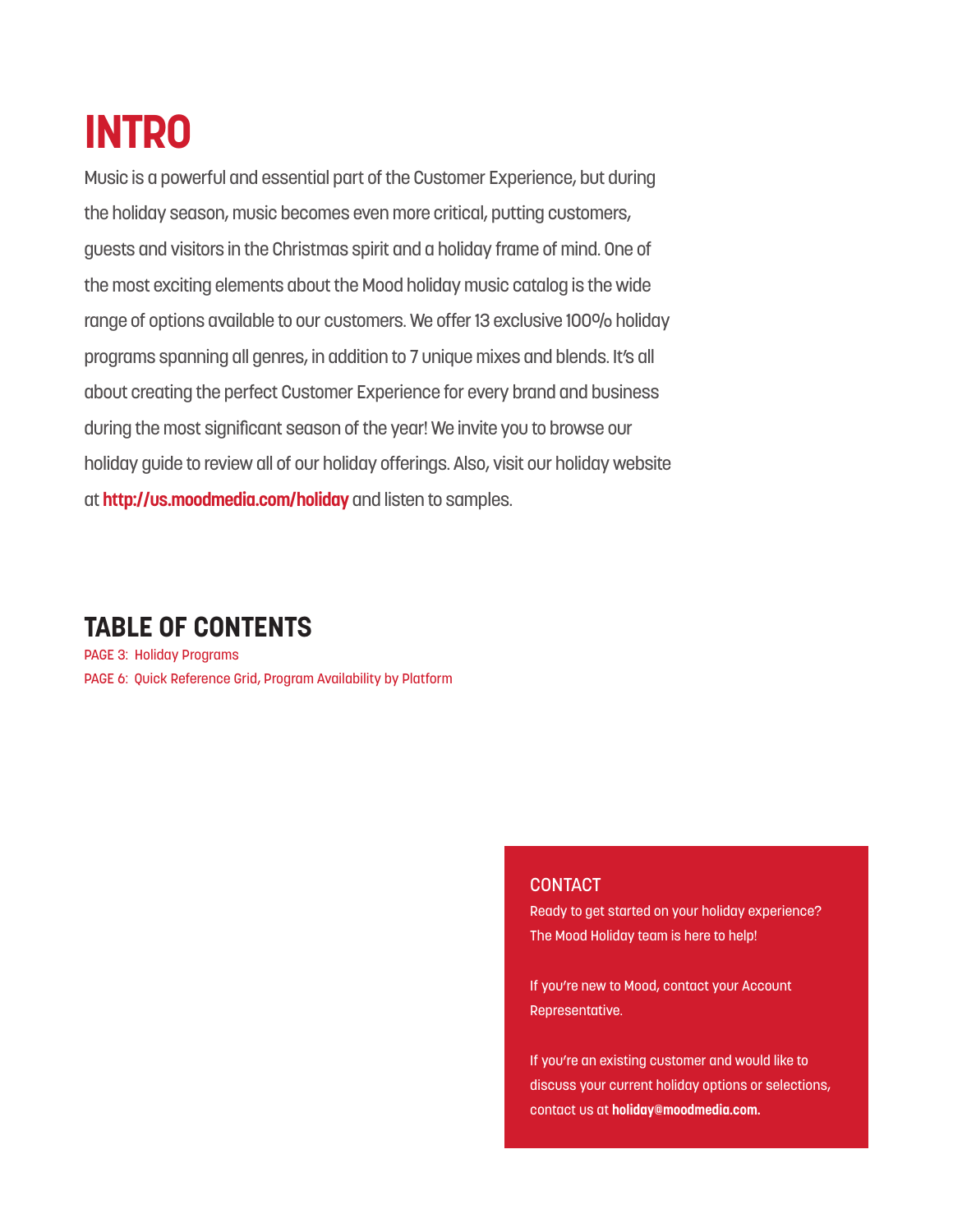#### **HOLIDAY PROGRAMS**

#### **Holiday Favorites** (100% Holiday Music)

Traditional and Contemporary Holiday standards (Runs 11/1/21 - 1/7/22)

**Sample Artists:** The Ronettes, Harry Connick, Jr., Nat King Cole, Wham, Johnny Mathis, Mariah Carey, Darlene Love, Wings, Bing Crosby, Stevie Wonder

Holiday Pop (100% Holiday Music) Adult Pop Holiday (Runs 11/1/21 - 1/7/22)

**Sample Artists:** Kelly Clarkson, Sia, Kacey Musgraves, Michael Buble, Colbie Caillat, Gwen Stefani, Jack Johnson, Mariah Carey, The Supremes, JD McPherson, Ariana Grande

The Christmas Message (100% Holiday Music) Christian Adult Contemporary songs of celebration

**Sample Artists:** Katinas, Sixpence None The Richer, Needtobreathe, Matthew West, Jeremy Camp, Mandisa, Jason Gray, Lincoln Brewster, MercyMe, Chris Tomlin

**Traditional Holidays** (100% Holiday Music) Warm collection of classic and evocative traditional Holiday favorites (Runs 11/1/21 - 1/7/22)

**Sample Artists:** Bing Crosby, Dean Martin, Brenda Lee, Jo Stafford, Burl Ives, Louis Armstrong, Peggy Lee, Mel Torme, Vince Guaraldi Trio, Lena Horne

#### Pop

Be-Tween Holiday Blend (50% Holiday Music) Family-friendly, modern Pop hits infused with Holiday

**Sample Artists:** Sofia Carson, The Vamps, Dove Cameron, Skylar Stecker, Gwen Stefani, Ariana Grande, Selena Gomez, R5, Alessia Cara, Sia

Cashmere Holiday Mix (25% Holiday Music) Warm cosmopolitan vocals infused with Holiday

**Sample Artists:** Sharon Jones and the Dap-Kings, Mary J. Blige, Darius Rucker, Natalie Cole, Stevie Wonder, Rod Stewart, Ariana Grande, Kacey Musgraves, Calum Scott, JD McPherson

**FM1 Holiday Mix** (25% Holiday Music) Adult contemporary hits infused with Holiday

**Sample Artists:** Gwen Stefani, Hanson, U2, Sia, Jason Mraz, Rod Stewart, The Eurythmics, Michael Buble, Mariah Carey, Bryan Adams

Holiday Pop Blend (50% Holiday Music) Adult Pop hits and Holiday

**Sample Artists:** Meaghan Smith, Sam Smith, Andy Grammar, Bebe Rexha, Coldplay, Harry Connick Jr., Echosmith, Imagine Dragons, Katy Perry, Maroon 5

Modern Holiday (100% Holiday Music) Current youthful Pop, Rock & R&B Holiday

**Sample Artists:** Jonas Brothers, Ceelo Green, Weezer, Sia, Hilary Duff, Justin Bieber, The Waitresses, Ariana Grande, Kacey Musgraves, Carly Rae Jepsen

### **Country**

Country Holiday (100% Holiday Music) Current and traditional Country Holiday

**Sample Artists:** Blake Shelton, Reba McEntire, Darius Rucker, Kacey Musgraves, George Strait, Clint Black, Faith Hill, Dwight Yoakam, Lee Ann Womack, Randy Travis

Nashville USA Holiday Mix (25% Holiday Music) Country currents mixed with Holiday

**Sample Artists:** Luke Bryan, Thomas Rhett, Pat Green, Blake Shelton, Carrie Underwood, Dan + Shay, Kelsea Ballerini, Florida Georgia Line, Toby Keith, Dierks Bentley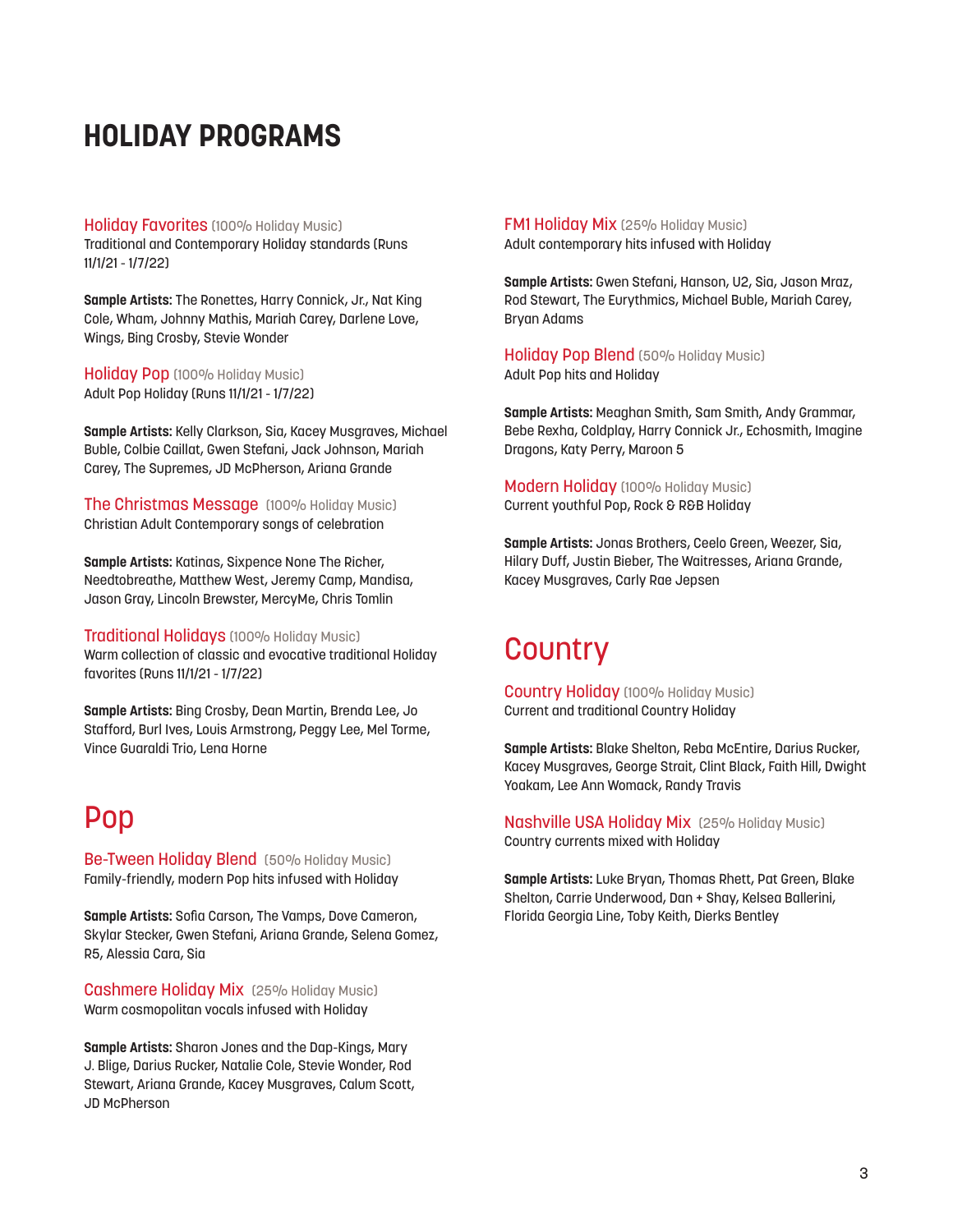#### **HOLIDAY PROGRAMS**

#### **Religious**

The Light Holiday Mix (25% Holiday Music) Contemporary Christian mixed with Holiday

**Sample Artists:** Avalon, Phillips Craig and Dean, Matthew West, Jeremy Camp, Jason Gray, Matt Redman, All Things New, 7eventh Time Down, MercyMe, Chris Tomlin

#### R&B

Soulful Holidays (100% Holiday Music) Classic Soul, Motown and today's R&B favorites

**Sample Artists:** Stevie Wonder, Donny Hathaway, Lou Rawls, Kelly Rowland, Sharon Jones and the Dap-Kings, Ceelo Green, Al Green, Ella Fitzgerald, Booker T. and the MGs, Otis Redding

#### **Electronic**

Holiday Remixed (100% Holiday Music) Holiday electro and Pop remixes

**Sample Artists:** Kaskade, Eartha Kitt, King Kooba, Dean Martin, J. Boogie, Roy Ayers, Bombay Dub Orchestra, Nina Simone, Psapp, Future Loop Foundation

#### Jazz

Ultra Hip Holiday (100% Holiday Music) Contemporary and classic jazz Holiday

**Sample Artists:** Duke Ellington,The Ventures, Sergio Mendes, Jimmy Smith, Brian Setzer Orchestra, Pink Martini, Charles Brown, King Curtis, Nat King Cole, Louis Prima

#### Classical & Instrumental

Classical Holiday (100% Holiday Music)

Chamber and Symphonic renditions of Holiday classics

**Sample Artists:** Boston Pops Orchestra, Canadian Brass, Los Angeles Guitar Quartet, Christine Brown, Hampton String Quartet, Camilli String Quartet, National Philharmonic Orchestra, San Francisco Ballet Orchestra, Empire Brass, Sylvia Woods

Holiday Instrumentals (100% Holiday Music)

Instrumental classical, easy listening, jazz Holiday (Runs 11/1/21 - 1/7/22)

**Sample Artists:** Boney James, Dave Koz, David Benoit, Tom Scott, Fourplay, Herb Alpert, Roger Williams, Ramsey Lewis, Beegie Adair, Vince Guaraldi

#### Latin

Viva La Navidad (100% Holiday Music) Latin Holiday (Runs 11/25/21 - 1/7/22)

**Sample Artists:** Cuba L.A., Billo's Caracas Boys, Jon Secada, Los Lobos, Yomo Toro, Luis Miguel, Oscar Lopez, La Sonora Dinamita, Tatiana, Parrandon Boricua

### World

**Quebecois Holiday Mix** (25% Holiday Music) Contemporary french canadian hits and Holiday songs

**Sample Artists:** Michael Buble, Shawn Mendes, Sarah McLachlan, Maroon 5, Celine Dion, Ed Sheeran, Diana Krall, Andy Grammer, Bahamas, Carly Rae Jepsen

Hawaiian Holiday (100% Holiday Music) Hawaiian Holiday instrumentals and vocals

**Sample Artists:** Brothers Cazimero, Cecilio and Kapono Beamer, Hapa, Henry Kapono, John Keawe, Ka'au Crater Boys, Kanilau, Keahiwai, Ozzie Kotani, Abe Lagrimas, Jr.